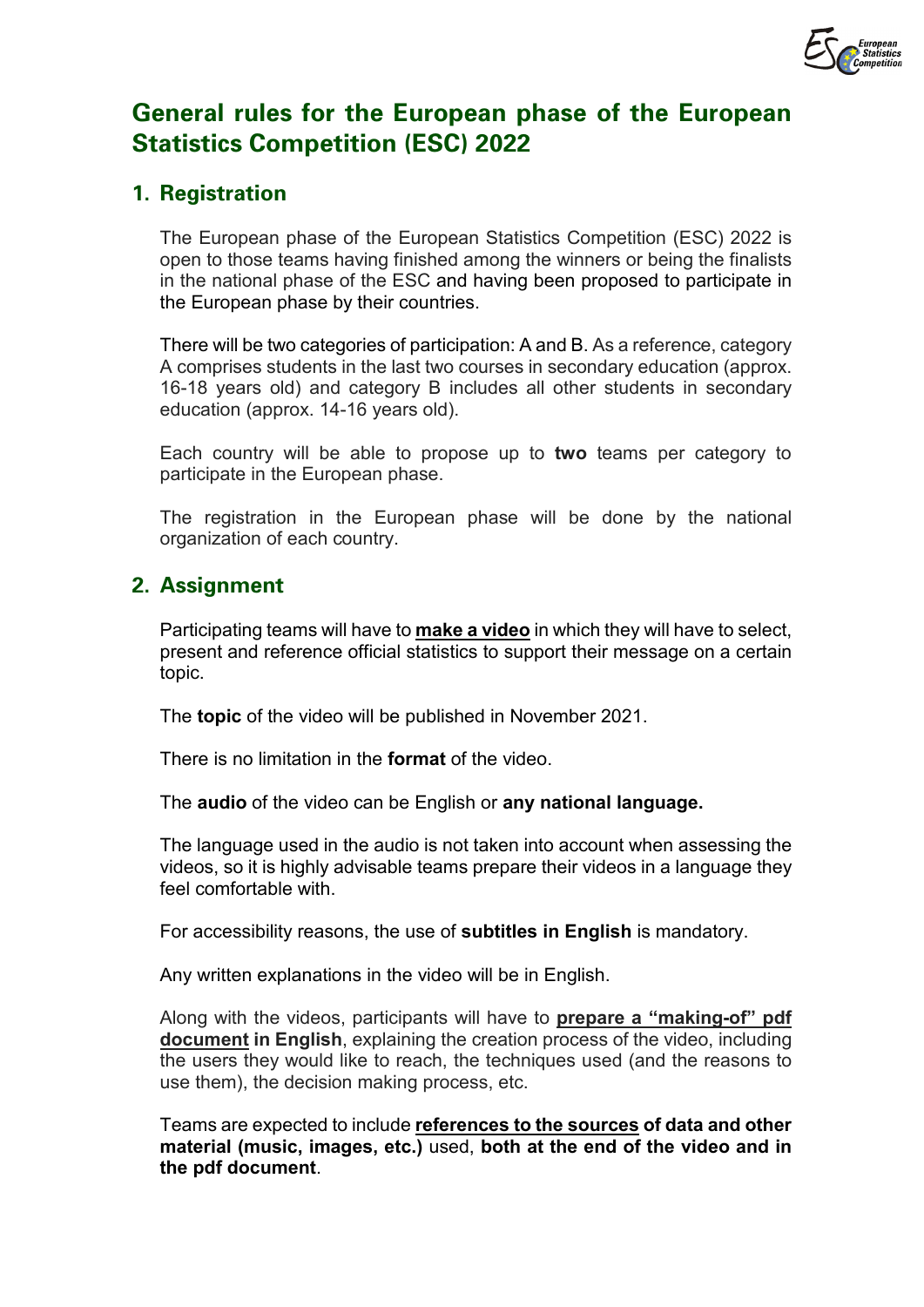

**Videos** should not exceed a total **length** of **2:10 minutes**, distributed as **2:00 minutes maximum of content** + **10 seconds maximum of sources**.

The **pdf document** will have a **maximum of 2000 words** and a **maximum extension of 4 pages**.

Teams should deliver **one final compressed file** (7z, zip, etc.) containing the video and the pdf document through an online platform.

The online platform will be made available for the teams at https://www.esc2022.eu

# **3. Evaluation Criteria**

When evaluating the selected videos, the jury of the European phase of the ESC will take into account:

- The creativity of the video
- The message of the video: is it understandable / convincing according to the concept / question raised
- The selection and presentation of appropriate official statistical data to support the message
- The effectiveness of the video to get its message across
- The concordance between the pdf document and the video
- The referencing of sources of data and credits to material used (like music, images, etc.) at the end of the video and in the pdf document

#### **4. Awards**

The jury will declare five finalists per age category and will rank them from 1 (winner) to 5 within each category.

Each member and the tutor of the two winning teams of the European phase (categories A and B) will receive the following prizes:

- A gift card  $(400 $\epsilon$ )$
- A set of promotional material from Eurostat
- A winner diploma

There will also be trophies for the second and third team.

All finalists will receive a customized diploma mentioning the place they obtained. The rest of the participating teams in the European phase will receive a diploma of participation.

Award ceremony is expected to take place in Madrid (Spain) on the  $27<sup>th</sup>$  of June 2022, subject to the development of the sanitary situation and to the recommendations of the relevant health authorities. Award ceremony can be change to a virtual one depending on these circumstances.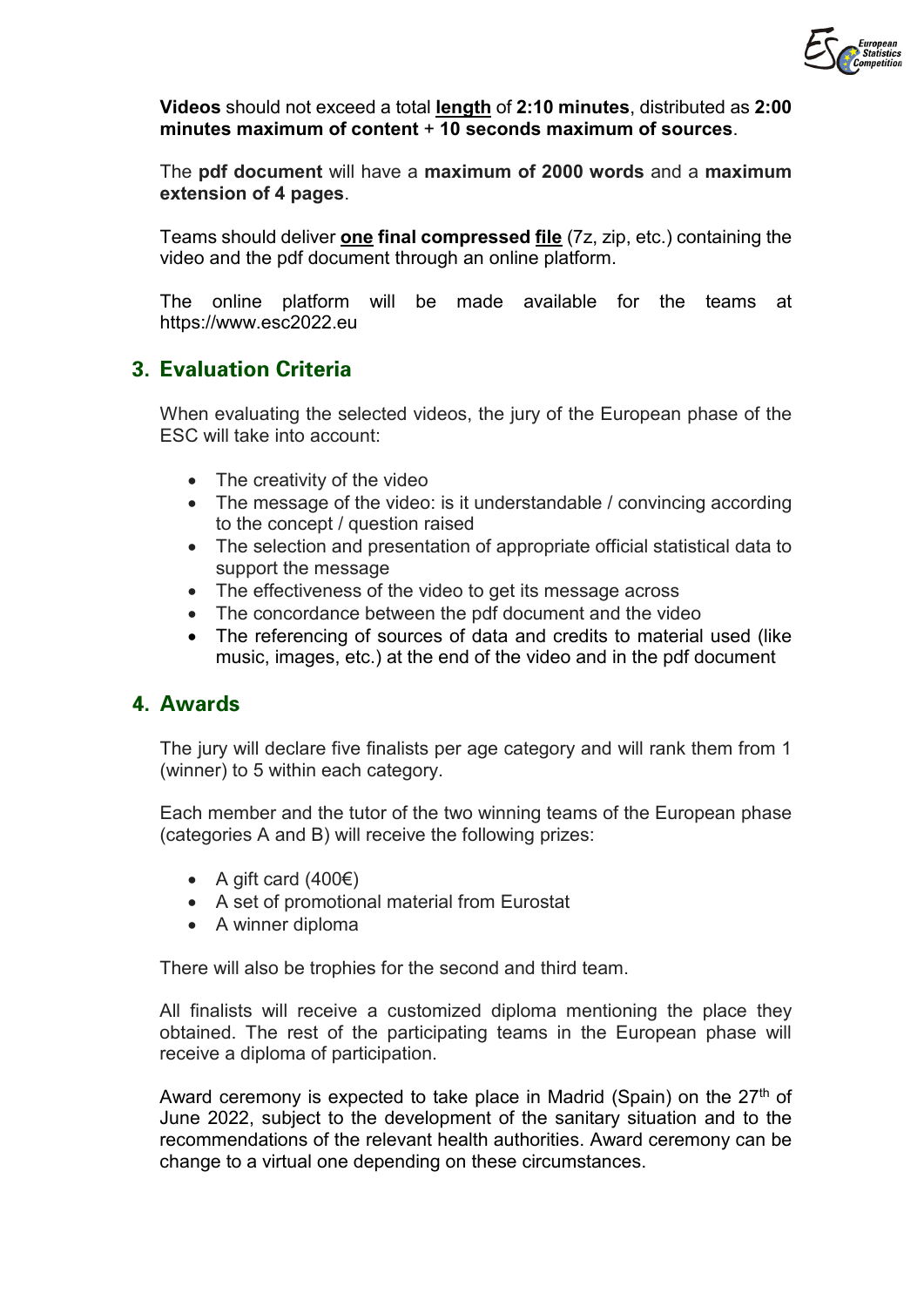

In case of an in-person award ceremony, the expenses of the trip and the accommodation, for the tutors and the students of the two winning teams, will be covered by the organizers of the ESC.

If there are students under 18 in the winning team at the time of the trip to the ceremony, the tutor must act as an approved guardian of the minors of her / his team and will take full responsibility of the minor students during the trip and the stay in the place of the award ceremony.

In case there are two or more winning teams with the same tutor, the latter will only receive one prize.

#### **5. Calendar**

Each country will decide and communicate the calendar for the European phase. **Final deadline** for all countries to submit the videos is the **11th of May 2022**.

**Announcement of winning teams:** 3rd June 2022

Award ceremony: 27<sup>th</sup> June 2022, Madrid (Spain)

#### **6. Publication of videos**

The awarded videos will be announced on www.esc2022.eu, indicating the full names of their authors. By their participation in the European phase of the ESC the participants accept that their names are announced and allow the publication of their videos. They may at any time revoke their consent to the processing of their personal data derived from their participation in this contest, without prejudice to any other right that assists them, in accordance with the applicable law.

Videos must not infringe any third party copyright or trademark, or violate the rights of any person or entity. Teams need to be sure to only use content in their video that they are authorised to use, including, without limitation, music, images, film clips and other intellectual property. Organizers might ask teams at a later stage for clarifications concerning copyright issues.

The inclusion of advertising or promotion of companies or products in the videos is not accepted. The appearance of watermarks as a result of the use of free software to create the video is not considered advertising or promotion.

In case there are minors appearing in the video, the team must send to the organization of the ESC, along with the video and the pdf document, authorizations to appear in the film signed by the legal guardian of each minor. Lack of authorizations will disqualify the video. Teams can ask the organization in their countries to provide them with an authorization form.

All the materials presented at the European phase of the ESC may be published by the European Statistical System (ESS).